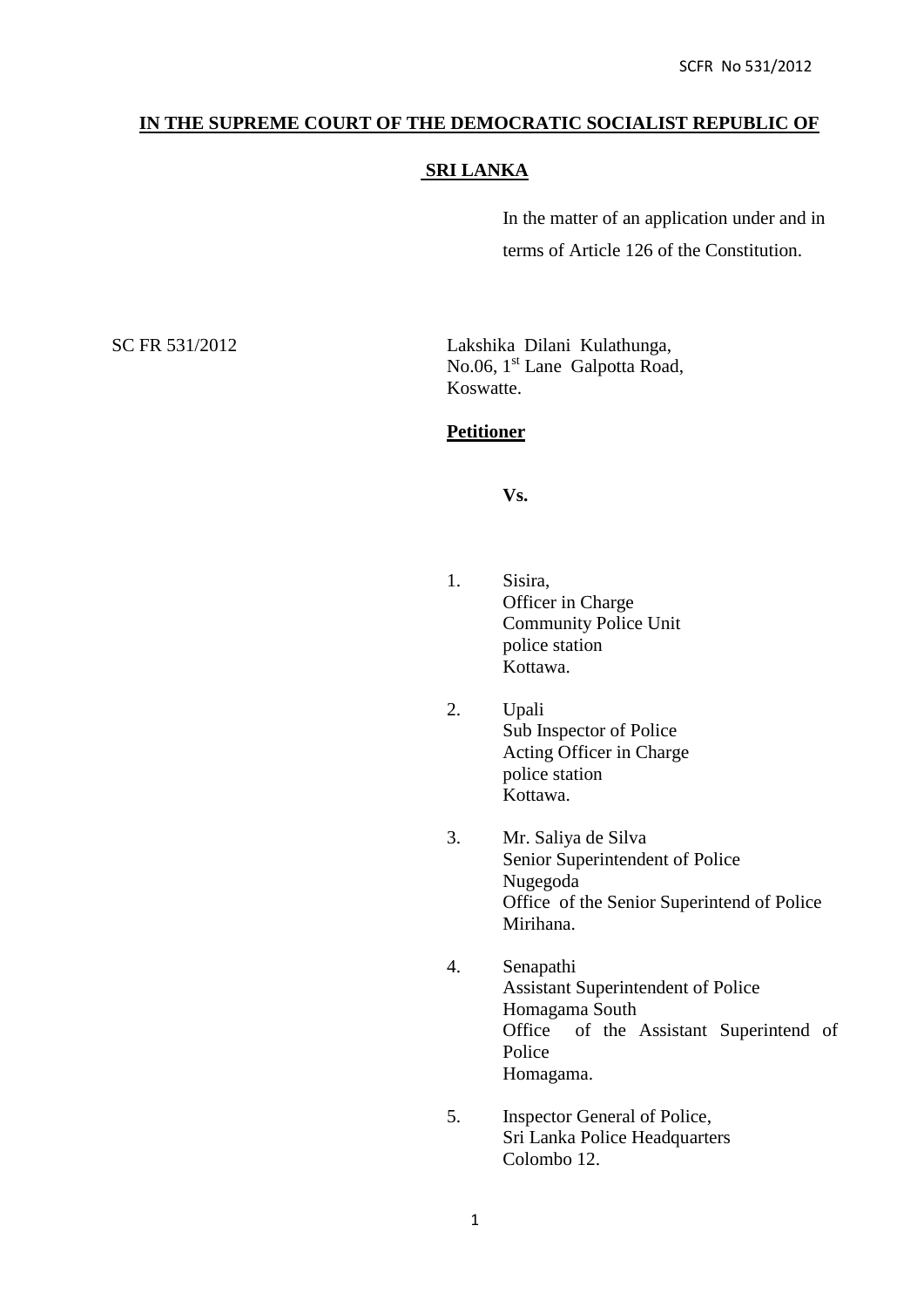6. Honorable Attorney General Department of the Attorney General, Colombo 12.

# **Respondents**

| <b>Before</b>        |                | Jayantha Jayasuriya, PC, CJ                                                                                                  |
|----------------------|----------------|------------------------------------------------------------------------------------------------------------------------------|
|                      |                | Mahinda Samayawardhena, J                                                                                                    |
|                      |                | Arjuna Obeyesekere, J.                                                                                                       |
|                      |                |                                                                                                                              |
| Counsel              | $\ddot{\cdot}$ | Upul Kumarapperuma with Ms. Udumbara Dasanayake,<br>Ms. Radha Kuruwitabandara and Mr Shelly Gunaratne for the<br>Petitioner. |
|                      |                | Nuwan Kodikara for the $1st$ and $2nd$ Respondents.                                                                          |
|                      |                | G. Wakishta Arachchi SSC for Hon. Attorney General.                                                                          |
|                      |                |                                                                                                                              |
| Written Submissions: |                | 04.10.2021 by the Petitioner                                                                                                 |
| Filed on             |                | 27.09.2021 by the $1st$ and $2nd$ Respondents                                                                                |
|                      |                |                                                                                                                              |
| Argued on            | $\ddot{\cdot}$ | 09.08.2021                                                                                                                   |
|                      |                |                                                                                                                              |
| Decided on           |                | 06.12.2021                                                                                                                   |

# **Jayantha Jayasuriya, PC, CJ**

The petitioner, a mother of a seven year old child at the time of the alleged incident has invoked the jurisdiction of this Court in terms of Article 126 of the Constitution. This Court has granted leave to proceed against  $1<sup>st</sup>$  and  $2<sup>nd</sup>$  respondents for the alleged infringements under Article 11, 12(1) and 13(1) of the Constitution.

1<sup>st</sup> and the 2<sup>nd</sup> respondents are named in the petition as Sisira, Officer in Charge, Community Police Unit, police station, Kottawa and Upali, Sub Inspector of Police, Acting Officer in Charge, police station Kottawa, respectively. Both these respondents filed objections and were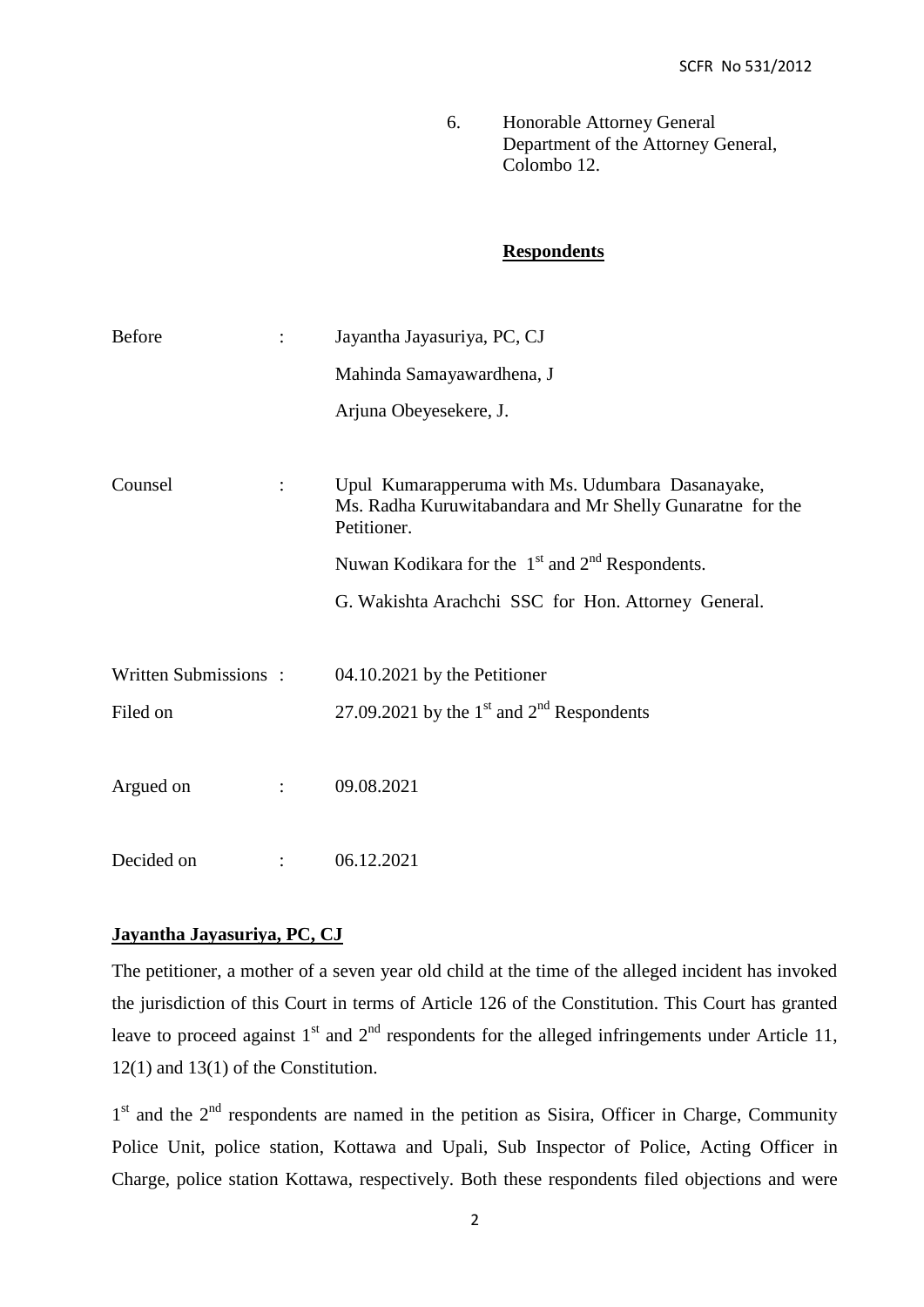represented by Counsel. The  $1<sup>st</sup>$  respondent in his affidavit dated  $31<sup>st</sup>$  January 2013 identifies himself as "Kolom Muhandiramge Sisira", acting as a Development Assistant attached to Kottawa police station. The  $2<sup>nd</sup>$  respondent in his affidavit dated  $31<sup>st</sup>$  January 2013 identifies himself as "Dissanayake Mudiyanselage Upali Senerath Dissanayake", and admits that he was the Acting Officer in Charge of the Kottawa police station at the relevant time.

According to the petitioner, on or around  $09<sup>th</sup>$  August 2012, around 5.00 pm she received a telephone call on her mobile phone. The said call had been originated from a mobile phone. The caller who identified himself as an officer attached to Kottawa police station had informed that the brother of the petitioner had been admitted to hospital after meeting with an accident. However, when the petitioner inquired about the condition of the brother, the caller proceeded to inquire in turn from the petitioner details such as places the brother frequently visits, the family background and his place of abode; without disclosing the condition of the person who was claimed to have been admitted to the hospital. Furthermore, the petitioner had been asked to come to Kottawa police station without proceeding to the hospital. At the same time, a relative of the petitioner had called and informed that she also received a telephone call from an officer attached to Kottawa police station asking for details of the petitioner's brother having informed that he had been hospitalized due to an accident. Simultaneously, the brother of the petitioner also had contacted her and informed that he had not met with an accident.

Having received this information, the petitioner had asked the caller who identified himself as an officer attached to the Kottawa police station as to the reason why she was questioned on the details of the brother. At that time the caller had asked her to come over to police station before 6.00 pm to get information about the brother. Despite the petitioner informed her difficulties to come over to the police station that evening, the caller had insisted that she should come over to the police station by 6.00 pm and any failure to do so would cause difficulties to her brother as well as to her family. The petitioner thereafter through fear, proceeded to the police station despite having had to pick her child from a child care centre by 5.30 pm. Her husband had been engaged with some prior business related commitments. At the police station the 1<sup>st</sup> respondent had identified himself as the person who called the petitioner.

When inquired, the  $1<sup>st</sup>$  respondent had informed that a complaint of harassment had been made against the brother of the petitioner and demanded that he be produced forthwith. The petitioner's request for time till the following day had been denied and had been threatened with detention at the police station until the brother is produced. The  $1<sup>st</sup>$  respondent had threatened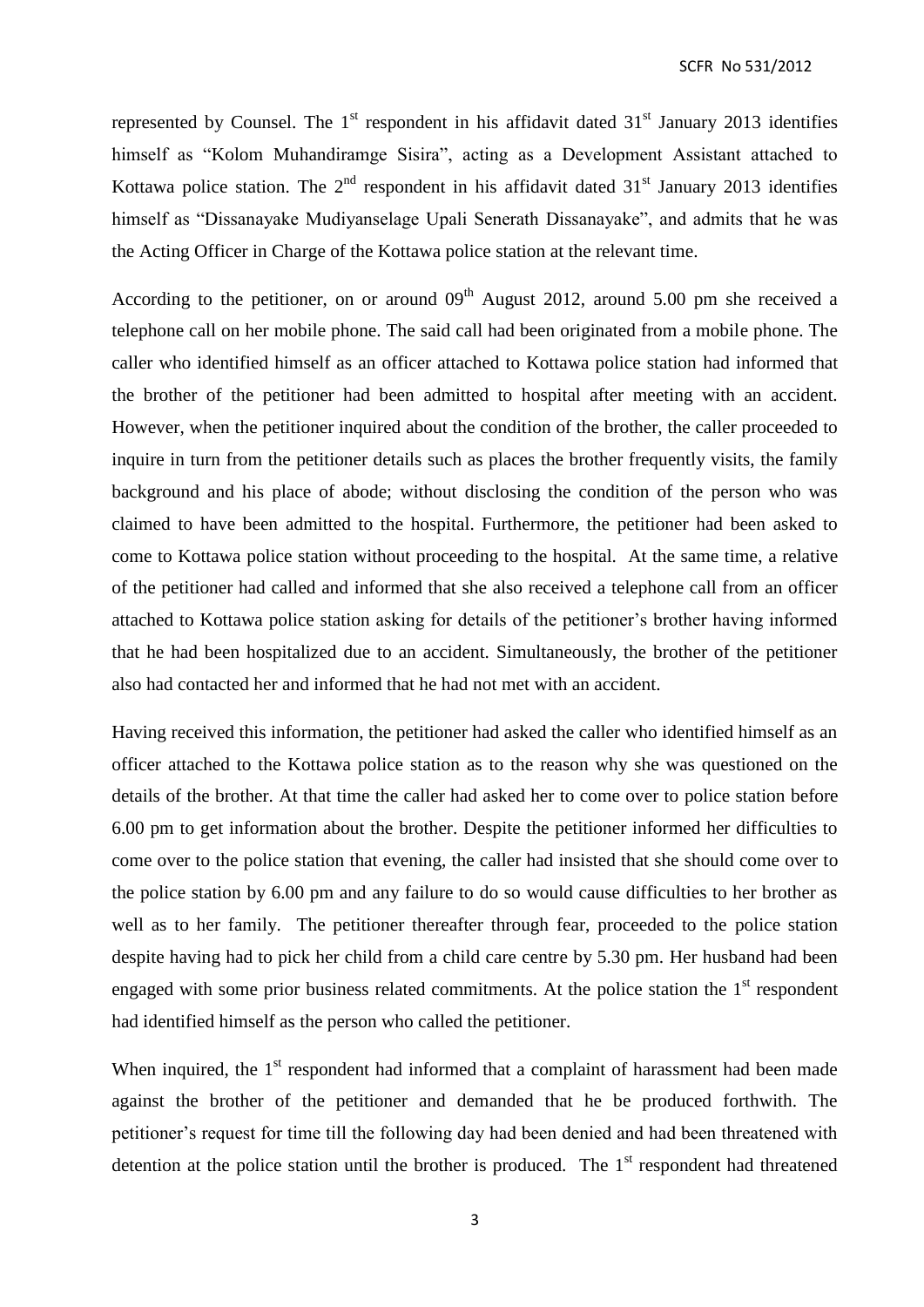SCFR No 531/2012

"මල්ලී පොලීසියට අරගෙන එනකල් අපි යන්න දෙන්නේ නැහැ. දන්නවනේ මේක පොලිසිය. මල්ලීව පෙනාපේ නැත්නේ ස්පසේ හුඟක් කරෙර පවන්න පවයි." Furthermore, the petitioner claims that she was subjected to humiliation and harassment due to the abusive conduct of a group of people who were present at the police station in the presence of the  $1<sup>st</sup>$  respondent. The  $1<sup>st</sup>$  respondent had demanded that the petitioner join with the said group of persons to go in search of her brother, in the police jeep. The petitioner claims that the  $2<sup>nd</sup>$  respondent was present at the police station when these incidents took place.

While the aforesaid events were in progress, an attorney-at-law related to the petitioner arrived at the police station after being informed by the relative who informed the petitioner over the phone regarding the telephone call she received from the police station. When the said attorney-at-law inquired for the reason for the arrest and detention of the petitioner at the police station, respondents had claimed that the petitioner was at the police station on her own volition. When inquired whether there is any complaint against the petitioner, two respondents had said that there is no such complaint. Thereafter, the said attorney-at-law had taken the petitioner away from the Police station. At that stage the 2<sup>nd</sup> respondent is alleged to have remarked "පොලිසියට පාර්ට් දාගෙන එන එවුන්ගේ අඬු කඩලා දාන්න ඕනි. තවම කවුරුත් දන්නේ නැහැ පොලිසියේ තරම". An affidavit of the said Attorney-at-Law is marked P3 and produced along with the petition and affidavit of the petitioner.

The  $1<sup>st</sup>$  respondent admits that he was attached to the Kottawa police station and was acting as a Development Assistant. He further admits that he has no authority to arrest or detain any person but his duty was to refer complaints to inquiring police officers at the police station. This respondent sets out the details of a complaint received at the police station on 08.08.2012 relating to a receipt of nuisance telephone calls by a female person. In her complaint she had provided the number of the telephone from which these calls had originated. Furthermore, she had named the person whom the aforesaid telephone number belonged to. The  $1<sup>st</sup>$  respondent thereafter explains that the said person denied making such nuisance calls and took up the position that his phone was handed over to a third party for repairs. The  $1<sup>st</sup>$  respondent claims that he used a detailed telephone bill handed over by the said person (marked 1R6) and started calling different numbers recorded therein randomly. It is through this process he claims that he obtained the telephone number of the petitioner and thereafter called her to obtain further details about her brother, who is suspected to have made alleged nuisance calls.

4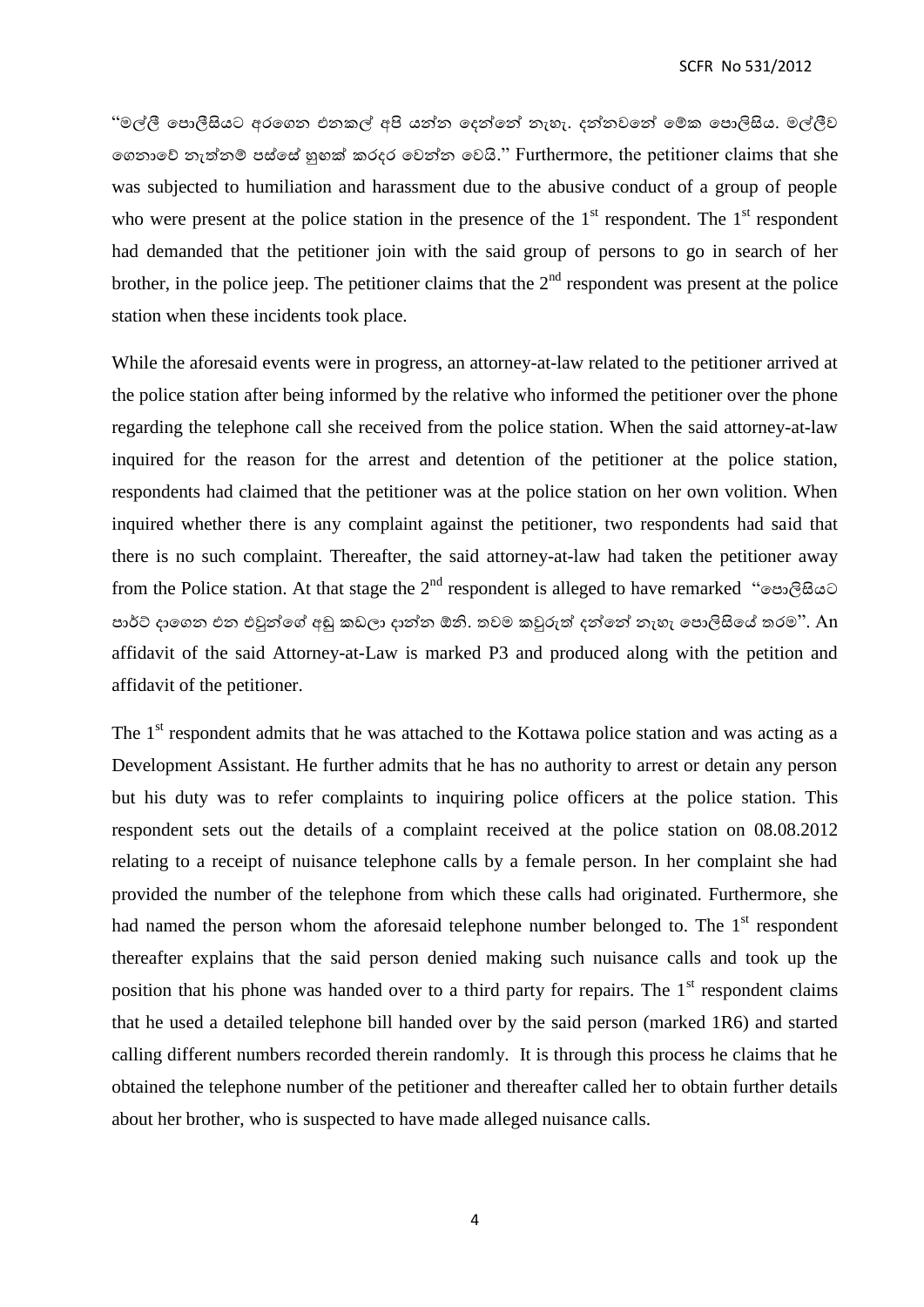SCFR No 531/2012

However, it is pertinent to observe at this stage, that only one statement, among the material he had produced before this Court, predates the events relating to this application (ie the initial complaint marked 1R3). Two other statements (1R4 and 1R5) had been made on 10.08.2012 (the following day of the incident). None of these statements contain any material implicating the brother of the petitioner. It is the statements that had been recorded much later, namely on 25.09.2012, which reveals material implicating the brother of the petitioner; the statement marked 1R7 (the statement of the person in whose name the phone number used to make nuisance calls is registered) and another statement recorded on the same day (25 September 2012) reveal such material.

The 2<sup>nd</sup> respondent, admits that he was the Acting Officer in Charge of Kottawa police station at the relevant time. He further affirms that the  $1<sup>st</sup>$  respondent was attached to Kottawa police station as a Development Assistant and the duty assigned to him was to "refer complaints to inquiring officers in the police station". Furthermore, the  $1<sup>st</sup>$  respondent did not have any authority to arrest or detain a person, as affirmed by the  $2<sup>nd</sup>$  respondent.

The 2<sup>nd</sup> respondent denies that he was present at the police station at the time the petitioner came over there, but says that he returned to the police station when the petitioner and the complainant were about to leave. However, he admits that it was in his presence, the  $1<sup>st</sup>$  respondent informed the Attorney-at-Law, that the petitioner came over to the police station on her own and that she is waiting for the arrival of her brother. This respondent denies that they followed the petitioner and the attorney-at-law and made any utterance.

The  $2<sup>nd</sup>$  respondent who also produced the information book extracts containing the statements recorded in relation to the complaint made two days prior to the principal incident relating to this application, marked 2R3, 2R4, 2R5 and 2R7 (which were produced marked 1R3, 1R4, 1R5 and 1R7 by the 1st respondent), affirms that he directed the 1st respondent to *"refer (this) matter for inquiry".* 

When considering the material presented before this court by the two respondents, it is clear that the  $1<sup>st</sup>$  respondent, who was attached to the police station in the capacity of a 'Development Assistant' did not have any authority to conduct investigations. The duty assigned to him was to *refer any complaints to officers who have the authority to conduct investigations.* However, the material presented before this court by the petitioner and the two respondents reveal that the  $1<sup>st</sup>$ respondent had stepped outside the legal bounds of authority and had actively got involved in the investigation, to which he had no legal authority. It is difficult to comprehend, on what authority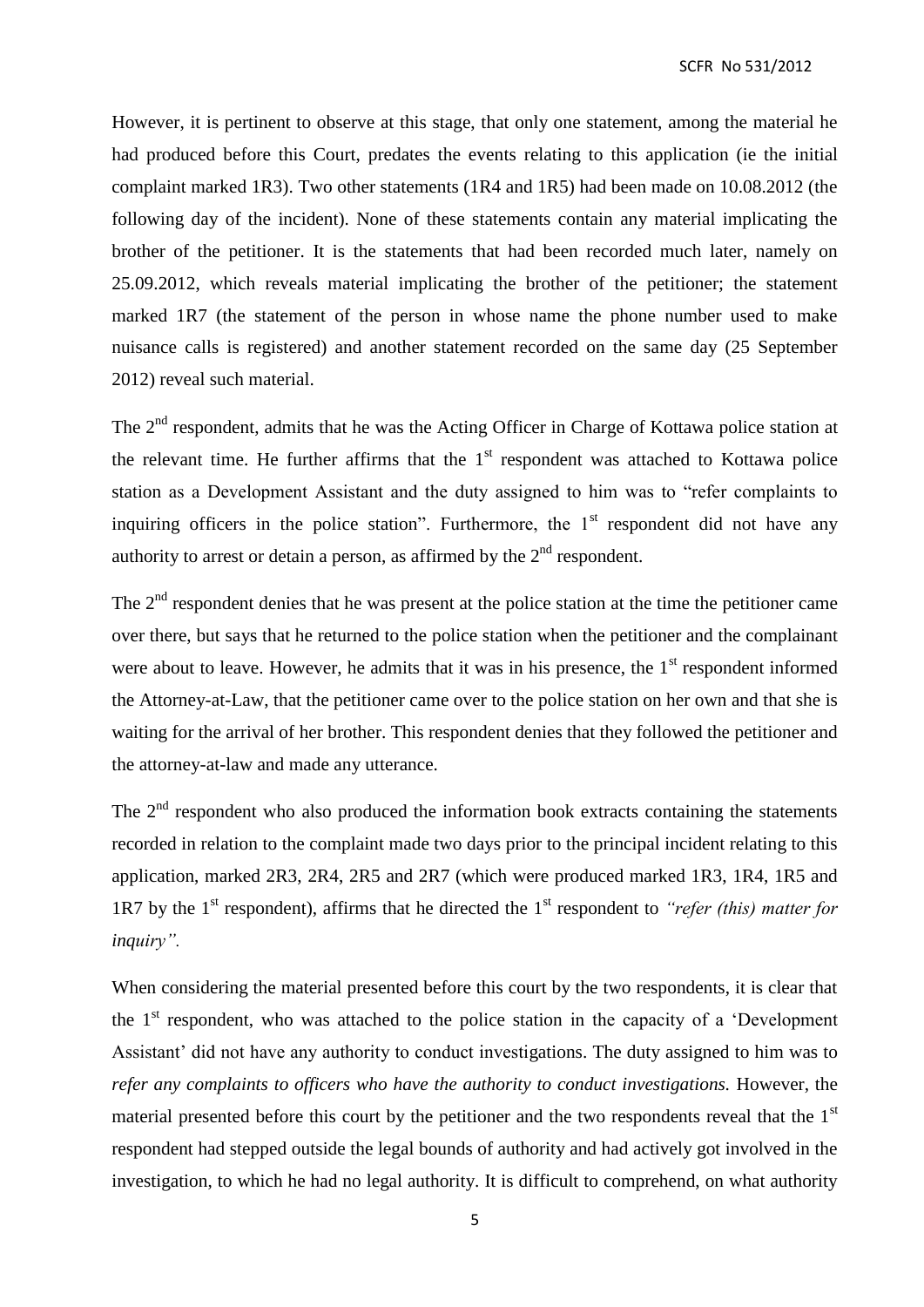he actively got involved in the investigation by contacting possible witnesses and suspects over the phone and questioning them on matters relating to the investigation. Even if the petitioner voluntarily came over to the police station as claimed by the  $1<sup>st</sup>$  respondent, on what basis did he provide his personal phone number asking her to contact him when she reaches the police station? It appears that the  $1<sup>st</sup>$  respondent arrogated to himself powers of a police officer and had got involved in the investigation, for reasons best known to him. He had acted arbitrarily, outside the scope of authority.

The 2<sup>nd</sup> respondent was the acting officer-in-charge of the Kottawa police station. In *Ukwatta v Marasinghe and others* [2011 BLR 120 at 129] this court had observed,

"*Under the procedure established by law for the administration and discharge of duties of a police station, regulations have been gazetted under the Police Ordinance and the Code of Criminal Procedure Act and officer-in-charge of a police station is the Chief administrative officer. He is in charge of the entire police station and is personally responsible for over all functions of the police station"*

It is pertinent to note, section 55 of the Police Ordinance empowers the Inspector General of Police to "frame orders and regulations for the observance of the police officers". Paragraph 2 of Part I–Preamble of such Departmental Order No A3 – which sets out the 'duties of officers in charge of stations' reads,

*"You are now in a position in which you are responsible for the efficient carrying on of their duties by all under you. You are responsible for their health, for their recreation, and comfort and for their good behaviour and discipline"* (emphasis added)

Furthermore, paragraph 6 of Order no. A3 reads,

*"The creation and maintenance of discipline are among your most important duties. You must insist that your orders and the orders of those empowered to make orders are obeyed immediately without argument or hesitation and with cheerfulness and energy"*

*"Never pass any lapse from duty, however trivial, without taking notice of it"*

*"Drop hard on slackness, disobedience and slovenliness"*

The  $2<sup>nd</sup>$  respondent, under whose direction, control and supervision the  $1<sup>st</sup>$  respondent performed duties, fail to explain on what basis and under whose authority the  $1<sup>st</sup>$  respondent got himself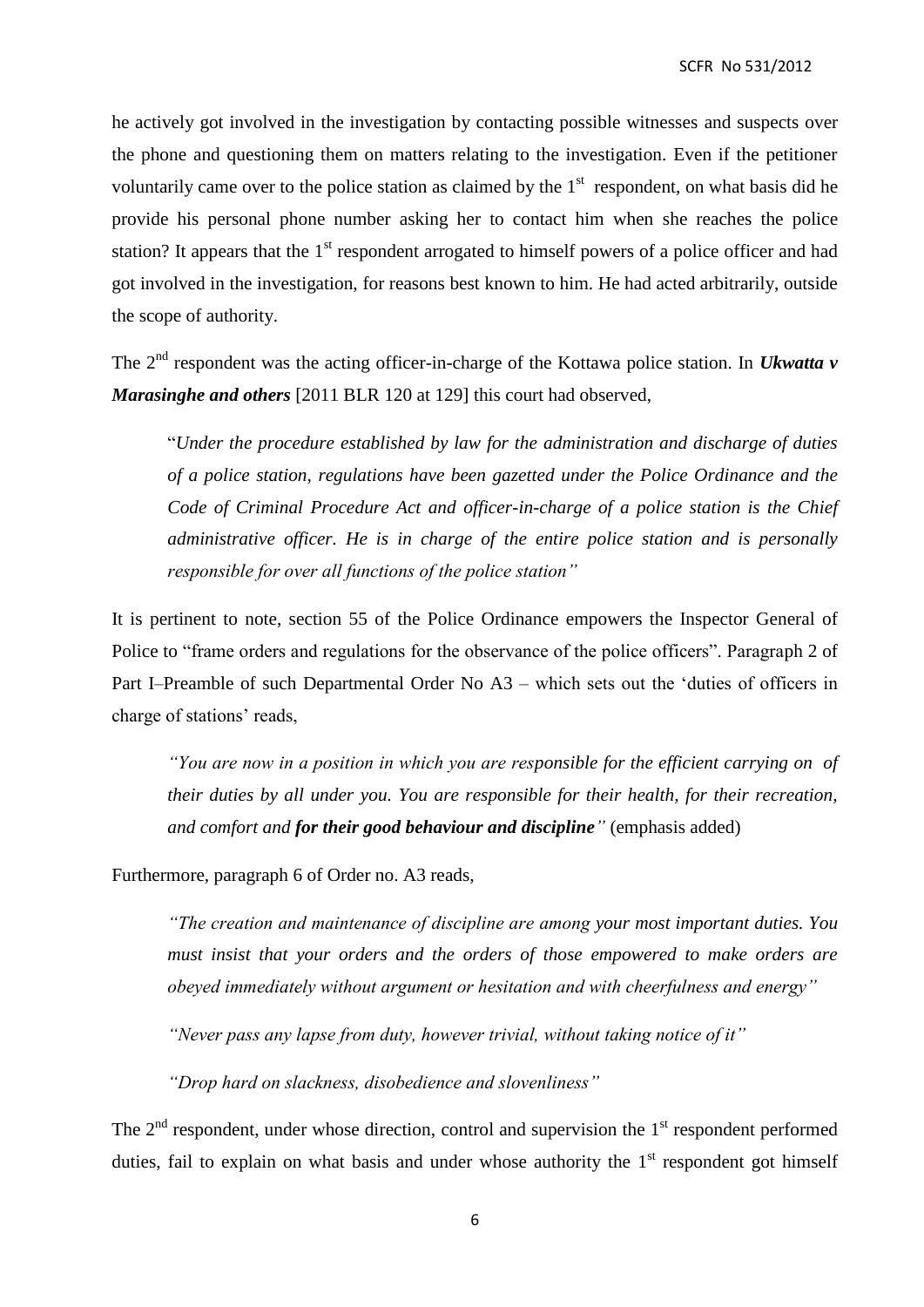involved in this investigation without confining himself to his duty of referring the complaint to inquiring officers at the police station. Furthermore, the  $2<sup>nd</sup>$  respondent fails to explain the administrative mechanisms or any meaningful measures placed at the police station to ensure that the  $1<sup>st</sup>$  respondent would not abuse his position as a Development Assistant and get involved in investigations. Nor there is any material placed before this court to establish that the  $2<sup>nd</sup>$ respondent as the Officer-in-Charge of the station took any steps to inquire from the  $1<sup>st</sup>$ respondent the reasons for his involvement in the investigation without any lawful authority. He neither denies any knowledge on this aspect. He just affirms that the  $1<sup>st</sup>$  respondent's duty is to *'refer complaints to inquiring officers in the police station"*, but admits that in his presence it was the  $1<sup>st</sup>$  respondent who explained the petitioner the details on the complaint relating to alleged incident of harassment. Furthermore, the  $2<sup>nd</sup>$  respondent admits that it was the  $1<sup>st</sup>$ respondent who informed the attorney-at-law who visited the police station to verify the information that the petitioner had been arrested and detained at the police station, that the petitioner voluntarily came over to the police station in response to the complaint made against her brother. Nor there is any material placed before this court to establish that the  $2<sup>nd</sup>$  respondent as the Officer-in-Charge of the station took any steps to investigate the  $1<sup>st</sup>$  respondent's unlawful conduct after he came to know of the same. The  $2<sup>nd</sup>$  respondent had not only failed to prevent the arbitrary conduct but also had failed to investigate such conduct of his subordinate. When all these circumstances are taken together, it is reasonable to infer that there was tacit approval of the  $2<sup>nd</sup>$  respondent in regard to the role the 1<sup>st</sup> respondent played in the investigation relating to the alleged incident of harassment.

Though it is repetitive, it is important to observe, that none of the statements recorded prior to the 25<sup>th</sup> September 2012, reveal any material linking the brother of the Petitioner to the alleged incident of harassment on which the first information was received on the  $08<sup>th</sup>$  September 2012. No complaint had been made naming the brother of the petitioner as a suspect. It is also pertinent to note that the three reports filed by the Officer in Charge of the Kottawa police station in the Magistrates Court of Homagama in case B 1890/12 also reveal that it was in November 2012, police sought notice on the brother of the petitioner. The initial report filed on 10.08.2012 – the day after the incident relating to this application occurred - names a different person on whom the complainant entertained suspicion. Furthermore, it is pertinent to observe that the statement of S.K.Basnayake, a relative of the complainant (at page 3 of the IB extracts produced by the two respondents) reveal that their presence at the police station in the evening of the  $09<sup>th</sup>$ , was due to a telephone call received from Kottawa police. According to him they had been asked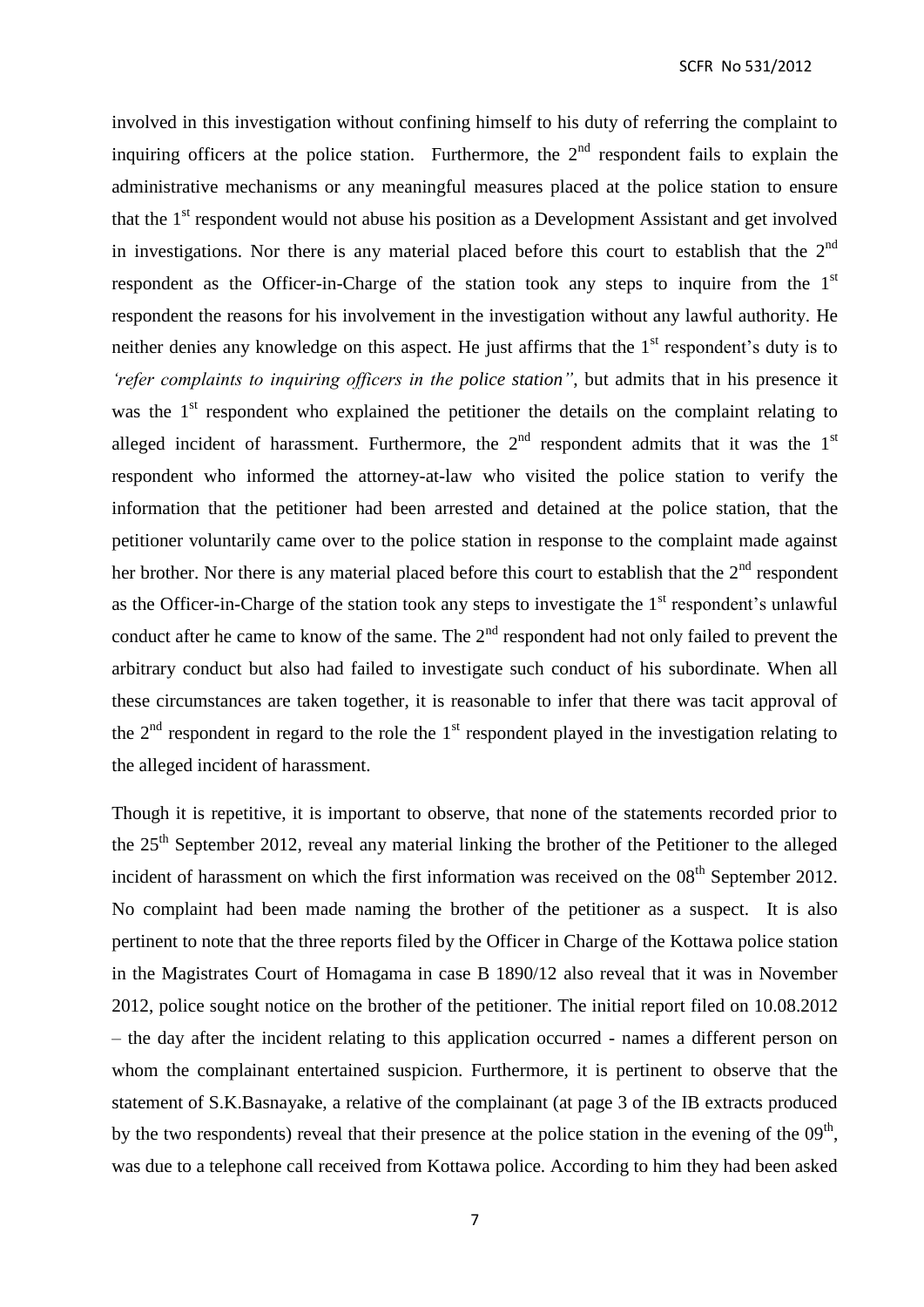to come over to the police station as the suspect party is due to come over there. Therefore, the meeting of the petitioner and the other group of people at the police station is not a coincidence.

When all these factors are taken together with the personal interest the  $1<sup>st</sup>$  respondent had developed in this matter and the manner in which the  $2<sup>nd</sup>$  respondent had conducted himself despite being the acting Officer in Charge of the police station, I am of the view, that the petitioner has proved, on a balance of probability, that the alleged incidents did in fact take place in the manner described by the petitioner as opposed to the position taken up by the two respondents. In my view, the conduct of the two respondents, as revealed through the material placed before this Court is arbitrary and unlawful.

I am further of the view that securing the presence of a person at a police station through deception or through fear of harm to use as a hostage for the securing the presence of a possible suspect, without using due process of law by adhering to the relevant provisions of law which enables the securing the presence of a suspect for an investigation, is not only arbitrary but unlawful too. Any administrative or executive action tainted with such conduct warrants deterrent sanctions.

Article 12 (1) of the Constitution guarantees equality before law and equal protection of the law. This court in its' Full Bench decision in *Sampanthan et. al. v Attorney-General et. al.* (SC FR 351-356 & 358-361/19, SC minutes dated  $13<sup>th</sup>$  December 2018) citing with approval jurisprudence developed in *Jayanetti v Land Reform Commission* [ 1984 2 SLR 172] and *Shanmugam Sivarajah v OIC Terrorist Investigation Division and others* [SC FR 15/2010 SC Minutes of 27.07.2017] held that the right guaranteed under Article 12(1) of the Constitution encompasses protection of 'Rule of Law' too.

Maintenance of Law and Order forms an integral part of protecting Rule of Law and the Police Force as the organ that is entrusted with tasks such as investigation of crimes, apprehension and prosecution of offenders carries a heavy burden to ensure that the powers vested on its officers are not arbitrarily or discriminately exercised. Such exercise of arbitrary or discriminatory power by officers of the Police Force will result in break down of law and order and would pose a serious threat to Rule of Law. In *Sudath Silva v Kodithuwakku* [1987 2 SLR 119 at 126] in examining an alleged violation of Article 11, it was observed,

*"……….. Constitutional safeguards are generally directed against the State and its organs. The Police force being an organ of the State, is enjoined by the Constitution to*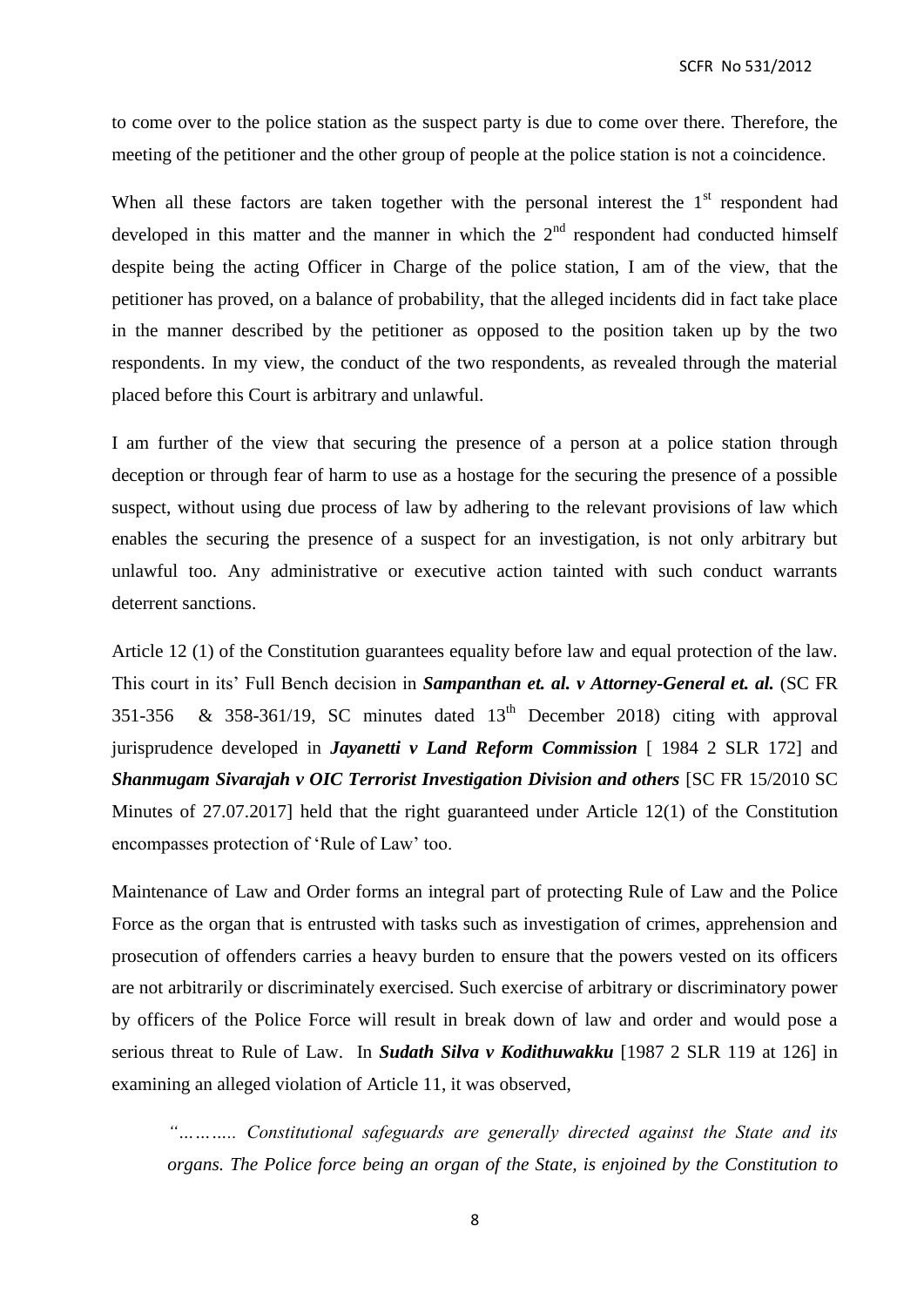*secure and advance this right and not to deny, abridge or restrict the same in any manner and under in any circumstance."*

This Court in *Sampanthan* (supra), citing with approval the jurisprudence in *Chandrasena v Kulathunga and Others* [1992 2 SLR 327], *Premawathie v Fowzie and Others* [1998 2 SLR 373], *Pinnawala v Sri Lanka Insurance Corporation and Others* [1997 3 SLR 85], *Sangadasa Silva v Anuruddha Ratwatte and Others* [ 1998 1 SLR 350], *Karunadasa v Unique Gem Stones Ltd and Others* [1997 1 SLR 256] and *Kavirathne and Others v Pushpakumara and Others* [SC FR 29/2012 SC Minutes of 25.06.2012] held that Article 12(1) of the Constitution guarantees protection against arbitrary exercise of power.

As I have already discussed herein before, the conduct of the  $1<sup>st</sup>$  and the  $2<sup>nd</sup>$  respondents is arbitrary and unlawful. Through such conduct the Right to equal protection of Law guaranteed to the petitioner has been breached.

Article 13(1) of the Constitution reads, "no person shall be arrested except according to procedure established by law". This Article guarantees a protection against arbitrary arrest. In *Namasivayam v Gunawardena* [1989 1 SLR 394] this court held that actual use of force is not necessary to constitute a breach of Article 13(1) but even a threat of force to procure the presence of a person is sufficient. Furthermore, it was held that the deprivation of the liberty to go wherever a person feels, results in an arrest. In *Namasivayam* (supra at 401-402) the Court held,

*"The liberty of an individual is a matter of great constitutional importance. This liberty should not be interfered with, whatever the status of that individual be, arbitrarily or without legal justification."* 

In *Piyasiri v Fernando* [1988 1 SLR 173 at 183] this court held,

*"….Custody does not today, necessarily import the meaning of confinement but has been extended to mean lack of freedom of movement brought about not only by detention but also by threatened coercion, the existence of which can be inferred from the surrounding circumstances"* (emphasis added).

Material presented before this court reveal that the respondents secured the presence of a the petitioner at the police station by instilling fear of harm and thereafter threatened to detain her at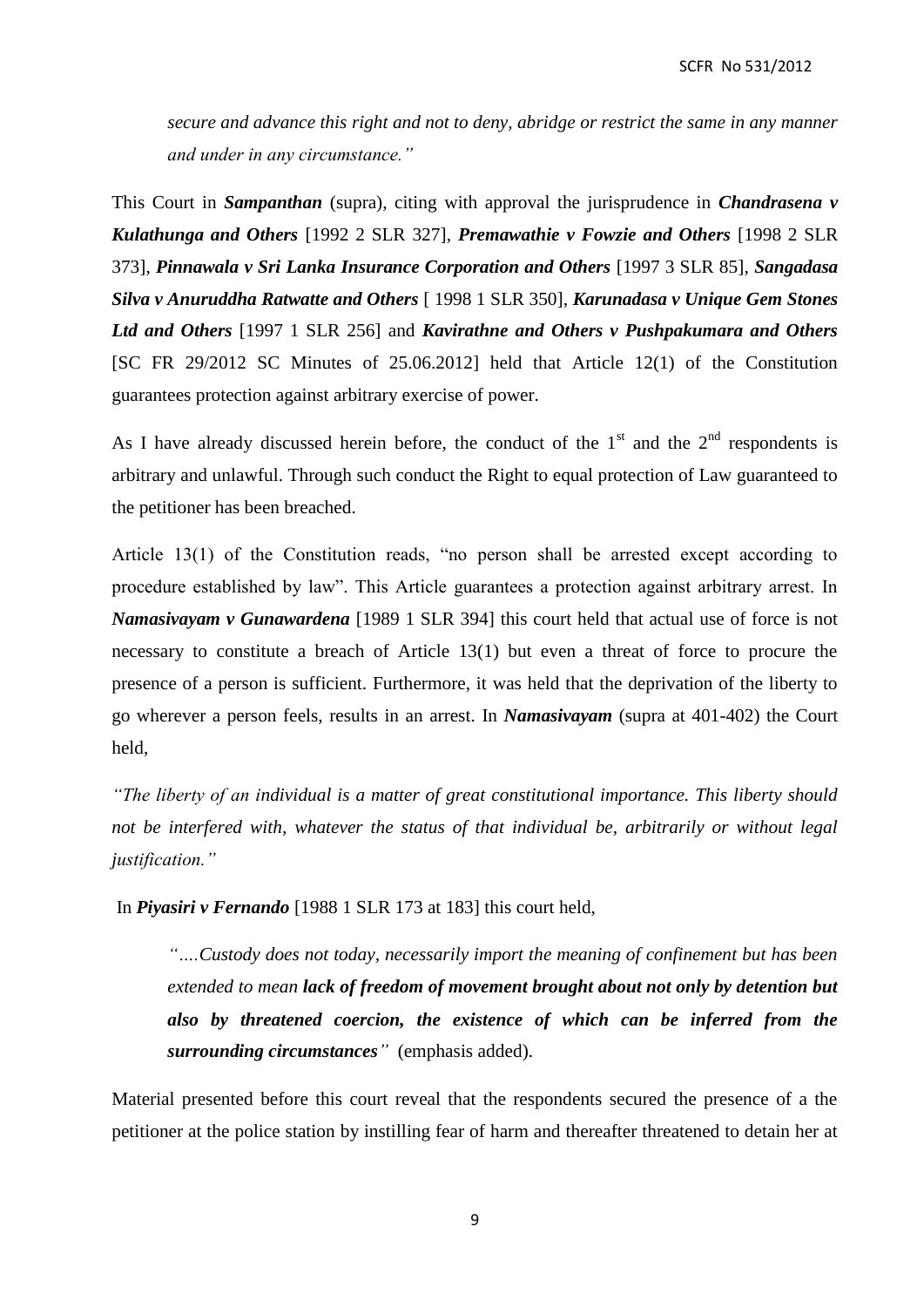the police station until the brother is produced. Furthermore, the petitioner was asked to join with the police team to go in search of the brother.

In *Lakshman de Silva v Officer in Charge Kiribathgoda Police* [SC FR 9/2011, SC Minutes of 03.03.2017, at p 12] observed,

*"Detention of the spouse or a family member or a relative of a suspect merely to compel or to induce a suspect to surrender to the police cannot be a reasonable reason for the Peace Officer to arrest and detain such a person in police custody under section 32(1)(b) of the Criminal Procedure Code. The arrest and detention of a spouse or a family member or any other relative of a suspect by a peace officer must be condemned and discouraged by Courts of law in this Country".*

Based on the facts as revealed in the instant matter, I have no difficulty to find that the petitioner's right guaranteed under Article 13(1) also had been breached.

On the question whether the petitioner's right guaranteed under Article 11 had been breached or not, the petitioner does not allege any kind of physical assault. In this regard, it is pertinent to observe that this Court had held that the protection guaranteed under Article 11 encompasses a protection from psychological trauma, psychological suffering, psychological injury and severe mental pain or suffering too. [*W.M.K.De Silva v Chairman Ceylon Fertilizer Corporation* 1989 2 SLR 393; *Channa Peiris and others v Attorney-General* 1994 1 SLR 1; *Adhikary v Amerasinghe* 2003 1 SLR 270; *Puwakketiyage Sajith Suranga v Prasad et al* SC FR 527/2011, SC minutes dated 22.07.2016]. However, in the context of an alleged breach of Article 11 of the Constitution it is also important to note that a high degree of certainty is required for the court to hold a violation of Article 11. In *Channa Peris* (supra at 107) it was held,

*"…. having regard to the nature and gravity of the issue, a high degree of certainity is required before the balance of probability might be said to tilt in favour of a petitioner endeavouring to discharge his burden of proving that he was subjected to torture or to cruel, inhuman or degrading treatment or punishment; and unless the petitioner has adduced sufficient evidence to satisfy the Court that an act in violation of Article 11 took place, it will not make a declaration that Article 11 of the Constitution did take place".*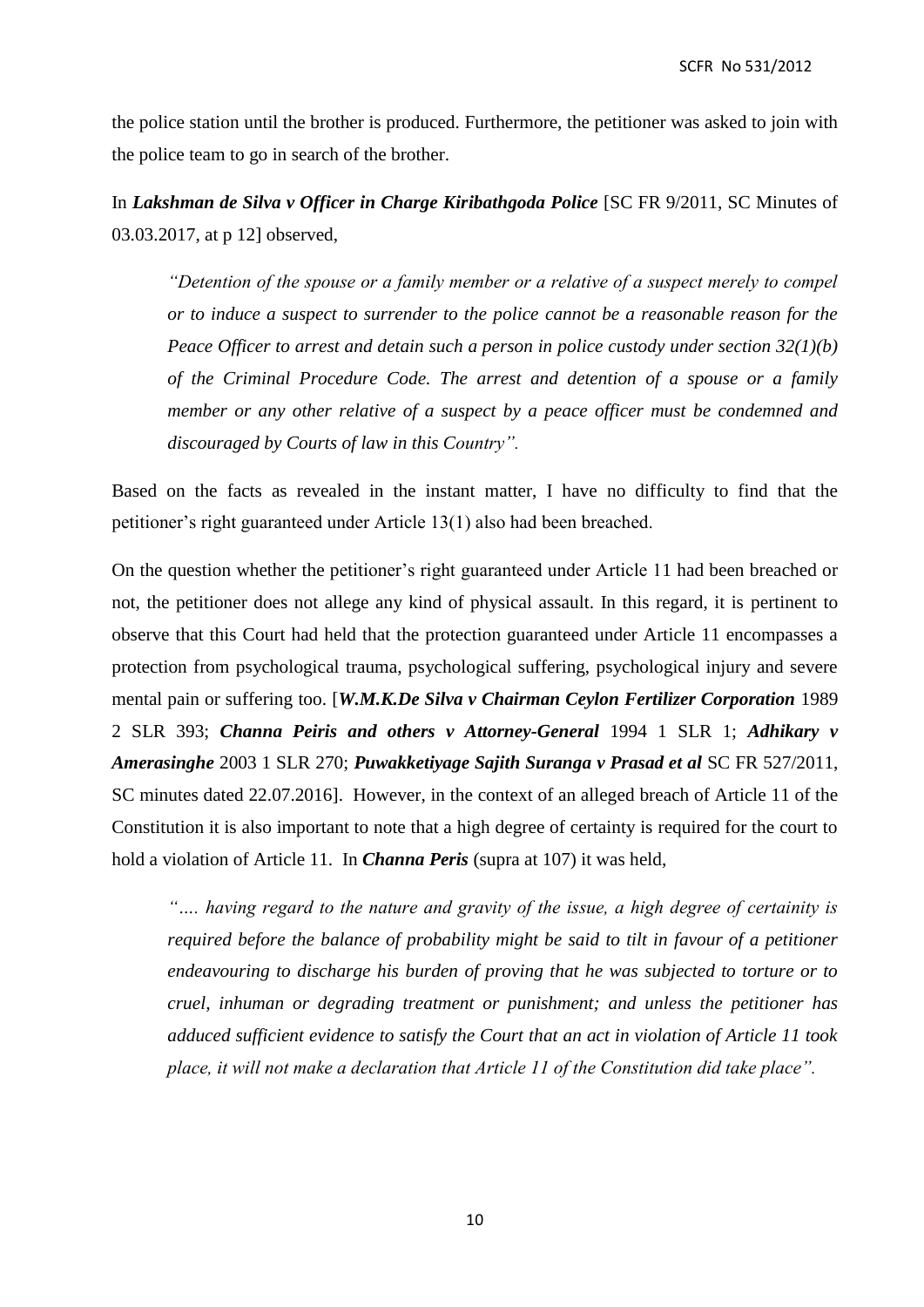In *W.M.K.De Silva* (supra at 401) His Lordship Justice Jameel observed,

*"…..ill-treatment per se, whether physical or mental, is not enough; a very high degree of mal-treatment is required"*

to constitute a violation of Article 11. His Lordship Amarasinghe J, further elaborating on this matter in *Kumarasena v Sub-Inspector Shriyantha et al* [SC FR 257/93, SC minutes of 23.5.1994] observed,

*"The assessment of whether a person has been subjected to treatment violative of Article 11 depends on the nature of the act or acts complained of in the circumstances in which they were committed. (See W.R.K. de Silva v. Chairman, Ceylon Fertilizer Corporation (1987) 2 SLR 393,*[W.M.K. de Silva v. Chairman, Ceylon Fertilizer Corporation (1989) 2 SLR 393] *Fernando v. Silva and others S.C. Application 7/89 S.C. Minutes 3 May 1991). In the circumstances of this case the suffering occasioned was of an aggravated kind and attained the required level of severity to be taken cognizance of as a violation of Article 11 of the Constitution. The words and actions taken together would have aroused intense feelings of anguish that were capable of humiliating and debasing the Petitioner. I therefore declare that Article 11 of the Constitution was violated by the subjection of the Petitioner to degrading treatment."*

Her Ladyship Justice Bandaranayake, in *Adikary* (supra at 275) having considered *W.M.K.De Silva* (supra) and *Kumarasena* (supra) observed,

*"……… the test which has been applied by our Courts is that whether the attack on the victim is physical or psychological, irrespective of the fact that, a violation of Article 11 would depend on the circumstances of each case."*

When all the material presented before this court by the petitioner is considered, I am of the view that the material available is insufficient to hold that there had been a violation of Article 11.

For the reasons set out above, I hold that the petitioner has established that rights guaranteed to her under Articles 12(1) and 13(1) had been infringed. Therefore, I grant the petitioner a